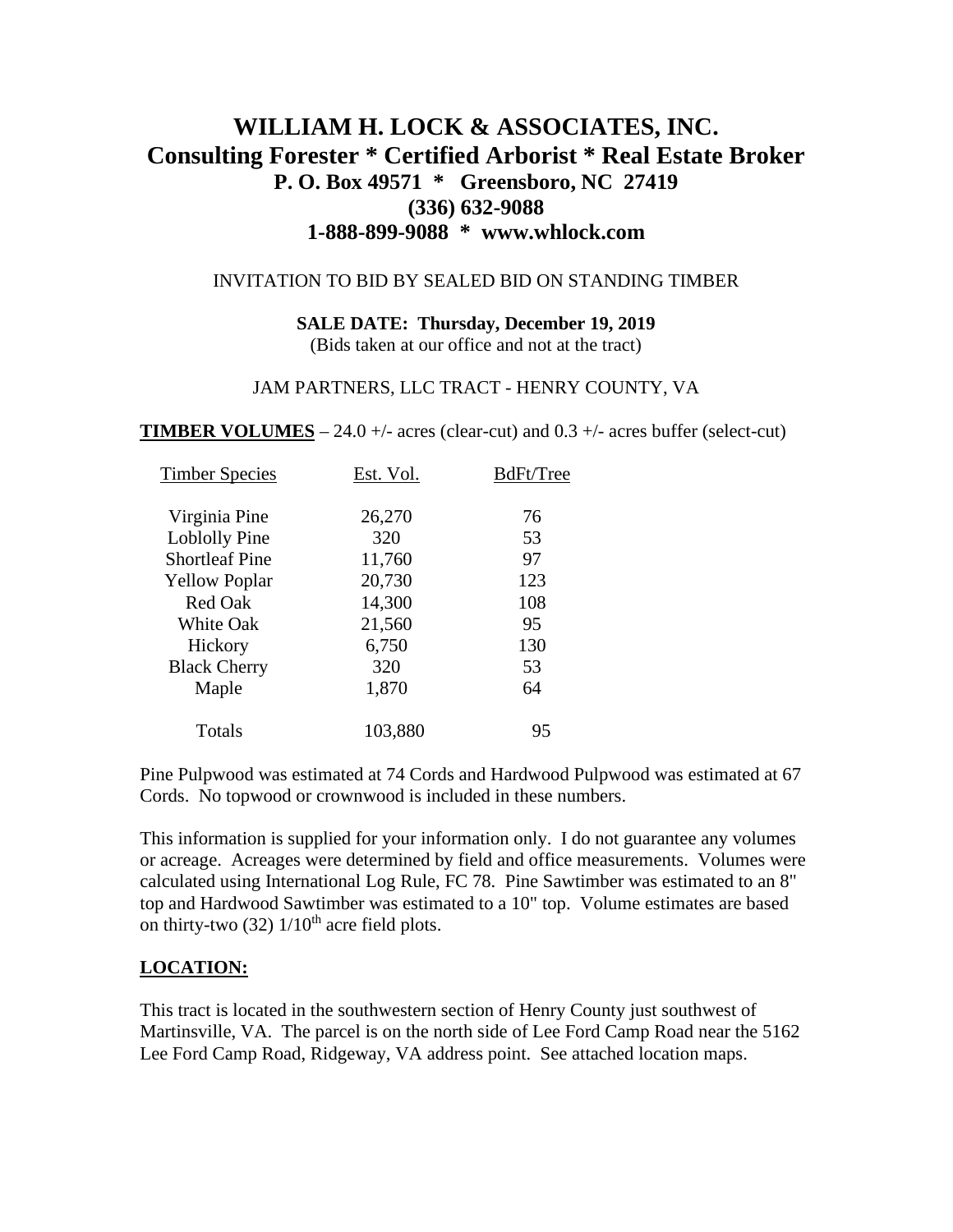Page Two JAM Partners, LLC Tract - Timber Sale Sale Date: Thursday – December 19, 2019 at 11:00 am at our office

### **BIDS:**

The JAMS Partners, LLC Tract is being sold on a lump sum, sealed bid basis. Bids will be accepted by **regular mail** if received by 5:00 pm on Wednesday, December 18, 2019 **OR** bids will be accepted by **email [\(whlock@whlock.com\)](mailto:whlock@whlock.com), telephone (336-632-9088), fax (336-632-9088), or in person** at our office until 11:00 am on Thursday, December 19, 2019. At 11:00 am on Thursday, December 19, 2019 all bids received will be recorded. The successful bidder will be notified within 24 hours of the bid openings. A 10% deposit may be requested to be delivered to William H. Lock & Associates, Inc. within 72 hours of the bid opening. The balance of the sales price is to be delivered at the sale closing. The seller reserves the right to refuse or accept any and all bids. Seller will consider all bids. The seller will be responsible for the timber deed preparation and forestry consultant fees. The buyer will be responsible for all other closing costs. A \$1,000 performance deposit will be payable at closing and held in a non-interest bearing trust account until satisfactory completion of logging. The performance deposit does not limit the buyer's liability.

# **PLACE OF SALE:**

The timber sale will be held at the office of William H. Lock & Associates, Inc. in Greensboro, NC. The office address is 375 S. Swing Road, Greensboro, NC 27409. Telephone and Fax: 336-632-9088; [Email-whlock@whlock.com](mailto:Email-whlock@whlock.com)

# **CONDITIONS OF SALE**:

1. The Buyer shall have 24 months from the date of the timber deed to cut and remove all merchantable timber. The sale boundaries have been marked with pink flagging. No flagged trees marking the sale boundaries and no trees outside the flagged trees are to be harvested. Creek buffers within the clear-cut "sale areas" are marked with blue flagging. No blue flagged trees are to be cut or harvested. All pine of any size and hardwoods > 16" diameter breast height (dbh) may be removed from these buffer areas provided all VA Best Management Practices and any applicable River Basin Rules are followed.

2. The Buyer may access the tract from Lee Ford Camp Road along the road frontage. All access routes will need to be installed and/or maintained according to all Virginia Best Management Practices. All existing roadways must be left in similar condition, reasonable wear and tear accepted, at the completion of the harvesting operation. Call our office if you have questions concerning access routes.

3. The Buyer is responsible for maintaining a clean site. No equipment parts, trash, tires or other debris shall be left on the property as a result of the harvesting operation. It shall be the Buyer's responsibility to clean up any hazardous material or chemical waste spills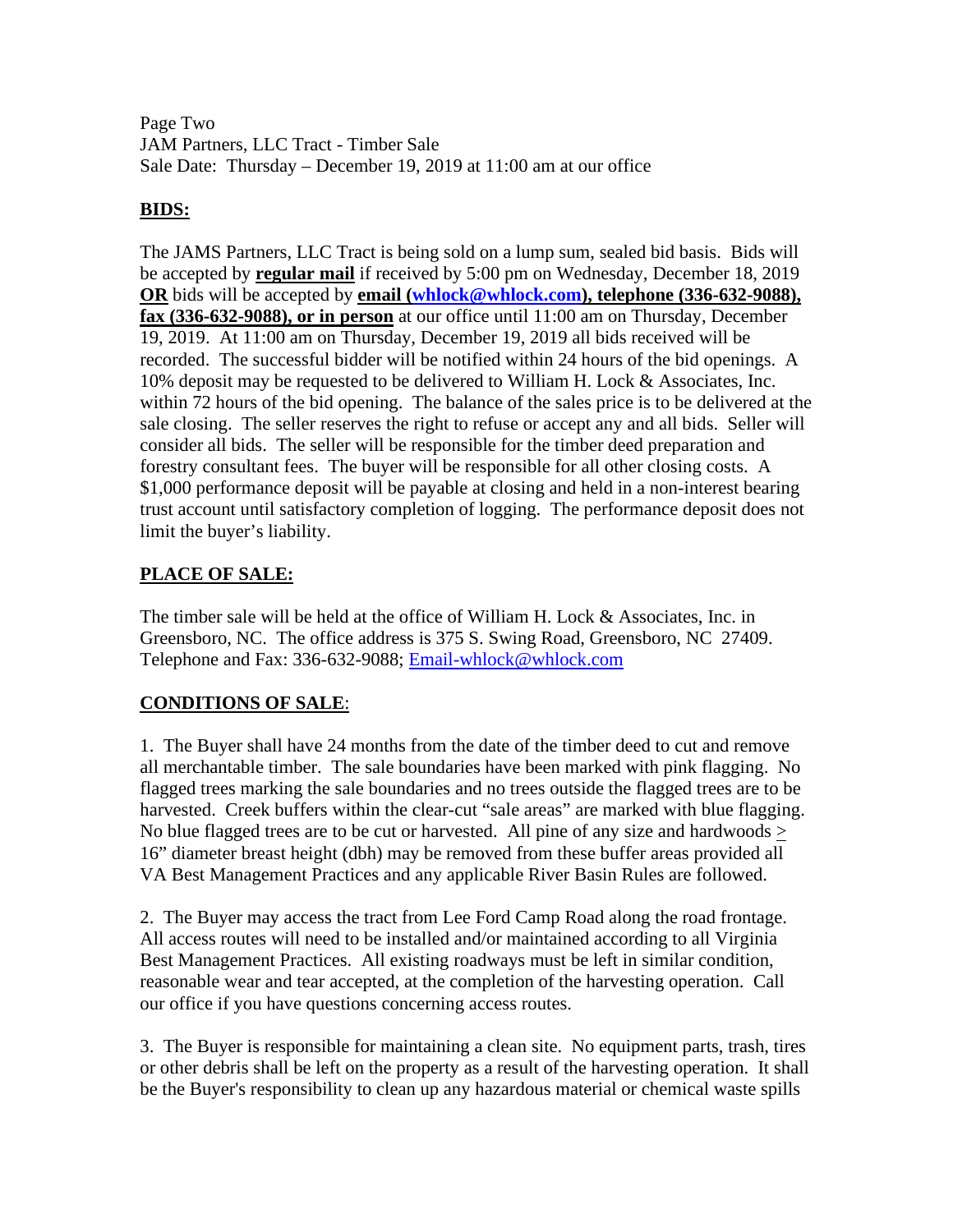Page Three JAM Partners, LLC Tract - Timber Sale Sale Date: Thursday – December 19, 2019 at 11:00 am at our office

including but not limited to Diesel Fuel, Hydraulic Fluid, Machine Oil, and/or Gasoline upon the subject property if they resulted from the harvesting operation. Responsibility will include any required remediation including but not limited to the removal of contaminated soils. Deck sites, loading sites, and/or truck parking areas must be free of logging debris, smoothed when completed, and re-seeded if necessary to prevent erosion at the completion of the harvesting operation.

4. The Buyer is responsible for following all Federal, State, and local regulations regarding timber harvesting activities. Buyer is responsible for harvest notification required under Virginia law and for obtaining any other necessary permits or licenses required for timber harvesting. All logging operations must conform to Virginia Best Management Practices. In the event that a non-compliance situation is identified on the tract as a result of the harvesting operation, William H. Lock & Associates, Inc. will have the express right to suspend the harvesting operation until the situation is brought into compliance. No trees or other logging debris shall be left in or across the property boundary, sale cutting lines or access roads.

5. All sale boundaries are marked with pink flagging. No flagged trees denoting the sale boundary shall be cut and no trees outside the boundary lines shall be cut. If trees marking the property lines or sale boundary are cut, Virginia timber trespass laws may apply. No trees shall be cut to fall on a neighboring landowner's property or where potential damage may occur. If existing property corners are damaged or removed as a result of the harvesting operation, Buyer agrees to replace the markers at the correct surveyed location at their own expense.

6. Buyer agrees to notify William H. Lock & Associates, Inc., P. O. Box 49571, Greensboro, NC 27419 at least 3 days in advance of the beginning of the harvesting operation and at least 3 days in advance of the completion of the harvesting operation. Telephone numbers are Office: (336) 632-9088. The buyer and/or logger must complete a pre-harvest inspection with WHL & Associates prior to beginning any logging activity.

7. Seller reserves the right to require the termination of all timber harvesting in the event that weather conditions cause the land to become so wet that continued logging will cause excessive site damage and rutting. Seller agrees to extend the cutting time automatically for the number of days of required termination if he exercises this item. If work is allowed to continue during the determination process, Buyer agrees to repair any excessively rutted areas.

8. The Buyer shall indemnify and hold harmless the Owner, his agent or assigns, from any and all liability and any and all loss, including attorney's fees and other reasonable expenses incurred, arising from the operations, activities, or omission of Buyer incident